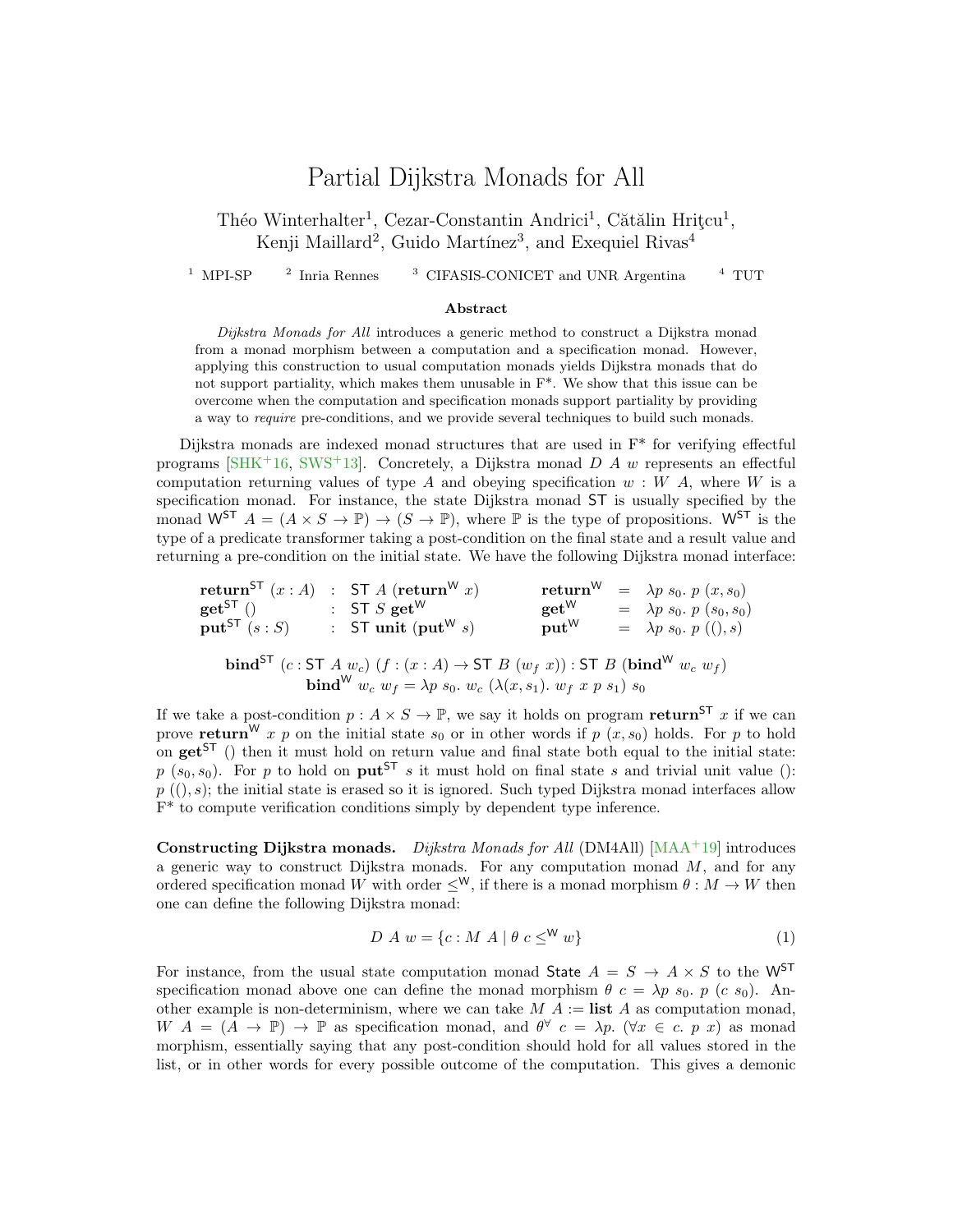Partial Dijkstra Monads for All Winterhalter et al.

interpretation of non-determinism, and one can also chose an angelic interpretation by using  $\theta^{\exists} c = \lambda p$ . ( $\exists x \in c$ . p x) instead. This construction of Dijkstra monads neatly separates the syntax  $(M)$  from the specification  $(W)$  and semantics  $(\theta)$  as one can forget the refinement and extract the value in  $M A$  from  $D A w$ . While very general, the DM4All construction often produces Dijkstra monads that do not support partiality on standard computational monads, which makes them unusable in F\*, as explained below.

 $\mathbf{F}^*$  and the partiality effect. The PURE effect (i.e., Dijkstra monad) of  $\mathbf{F}^*$  represents in fact partial computations, as for instance one can use the pre-condition to discard provably unreachable branches of a pattern-matching, and recursive functions can loop on arguments not satisfying the pre-condition. We can model this notion of partiality in a more standard dependent type theory via a require construct with the following type:

require  $(p : \mathbb{P})$ : PURE  $p (\lambda q. (\exists (h : p), q h))$ 

It returns a proof of the proposition  $p$  that can then be used by the continuation. The specification requires p as a pre-condition (the  $\exists (h : p)$  part) and also asks for the post-condition  $(q)$ to hold on the proof of  $p$ . We argue that the existence of such an operator is tantamount to supporting partiality. Concretely, we will say that a monad  $M$  supports partiality when there is **require**<sup>M</sup> (p : P) : M p and that a Dijkstra monad D supports partiality when its specification monad does too and we have **require**  $(p : \mathbb{P}) : D p$  (**require**  $W$   $p$ ).

In  $F^*$ , one can define such a **require** in PURE and because  $F^*$  expects to be able to lift computations in PURE to any other Dijkstra monad, then such Dijkstra monads should also support a **require** operation.

**Partial Dijkstra monads for all.** As we pointed out above, computations c in  $D A w$ obtained by DM4All [\(1\)](#page-0-0) can be coerced to type M A, by just forgetting the  $\theta c \leq^{\mathsf{W}} w$  refinement. This means that in order for  $D$  to support partiality, the underlying computation monad  $M$ should already support partiality. Yet most computation monads do not. For instance, for the state monad, require p would need to have type State  $p = S \rightarrow p \times S$ , which one cannot inhabit for an arbitrary  $p : \mathbb{P}$ .

We show that the DM4All construction can be made to produce partial Dijkstra monads thus usable in  $F^*$ —when both the monads M and W additionally support a require construct such that  $\theta$  (require<sup>M</sup>  $p$ )  $\leq^\mathsf{W}$  require<sup>W</sup>  $p$ .

We provide several ways to build computation (and specification) monads that support a require construct. First, we provide an account of Dijkstra monads for free (DM4Free) [\[AHM](#page-2-3)+17] that fits in this setting. Basically, DM4Free produces a partial Dijkstra monad from a computation monad obtained by applying a monad transformer T to the partiality monad  $G \cap A = \sum (p : \mathbb{P}) \cap (p \to A)$  and the specification monad obtained by applying T to the continuation monad  $W^{Cont} A = (A \to \mathbb{P}) \to \mathbb{P}$ . This confirms the empirical observation that DM4Free yields Dijkstra monads that are usable in F\*. Second, we provide a construction for adding an extra **require** constructor to the signature of a free monad, allowing for deep occurrences of require within computations. Together these cases cover many usual effects such as I/O, non-determinism, state, unrecoverable exceptions, etc. We prove formally in Coq that the DM4All construction with require yields partial Dijkstra monads and we include examples of the constructions above.<sup>[1](#page-1-0)</sup> We are also investigating how to adapt interaction trees  $[XZH^+19]$  $[XZH^+19]$  to support partiality for potentially non-terminating computations in the style of Dijkstra monads forever [\[SZ21\]](#page-2-5).

<span id="page-1-0"></span><sup>1</sup><https://github.com/TheoWinterhalter/pdm4all/releases/tag/types2022>